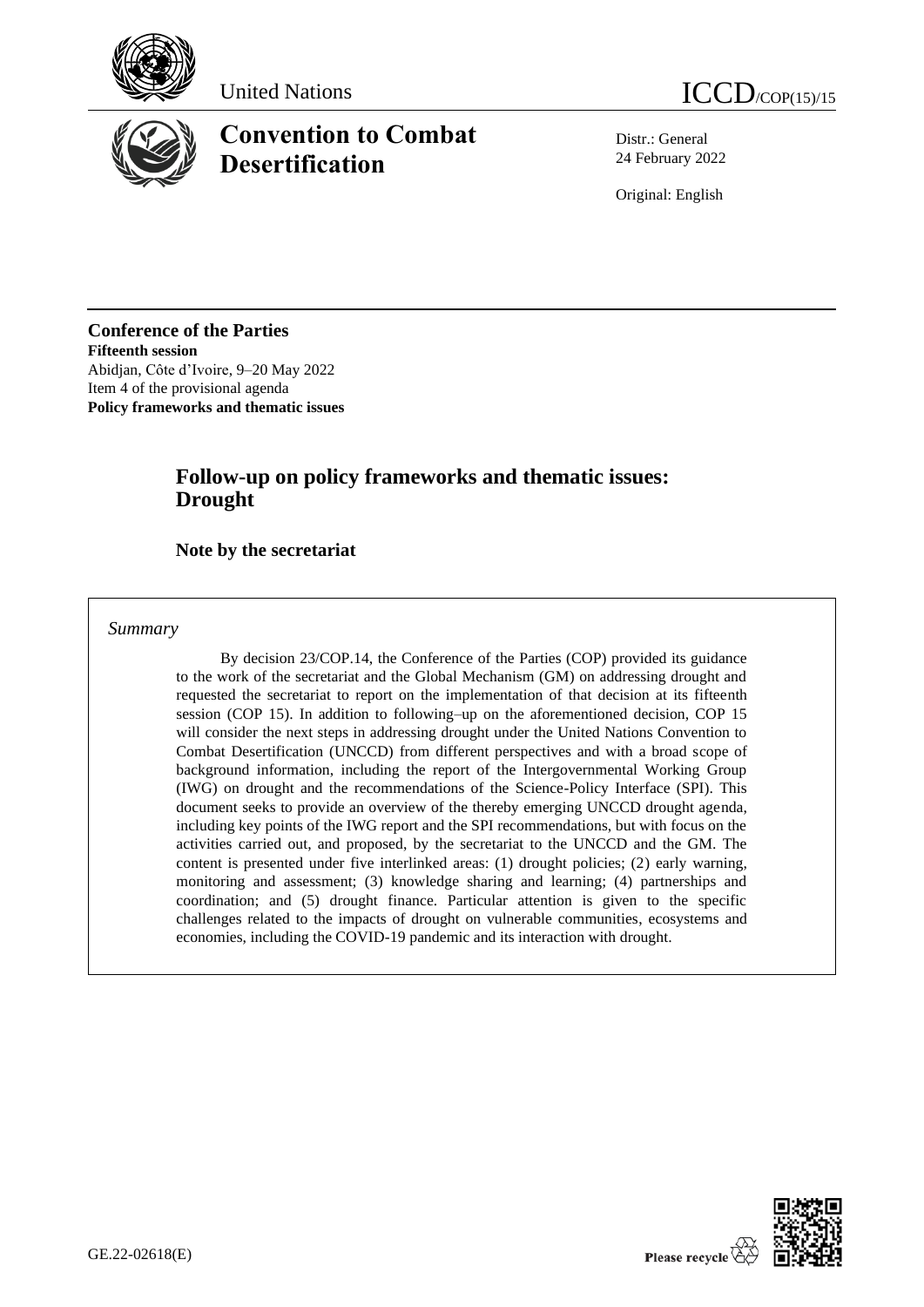# Contents

|      | Paragraphs | Page           |
|------|------------|----------------|
|      | $1 - 6$    | 3              |
| II.  | $7 - 21$   | $\overline{4}$ |
| III. | $22 - 30$  | 7              |
| IV.  | $31 - 38$  | -8             |
| V.   | $39 - 48$  | 10             |
| VI.  | $49 - 52$  | 12             |
| VII. | $53 - 64$  | 12             |
|      |            |                |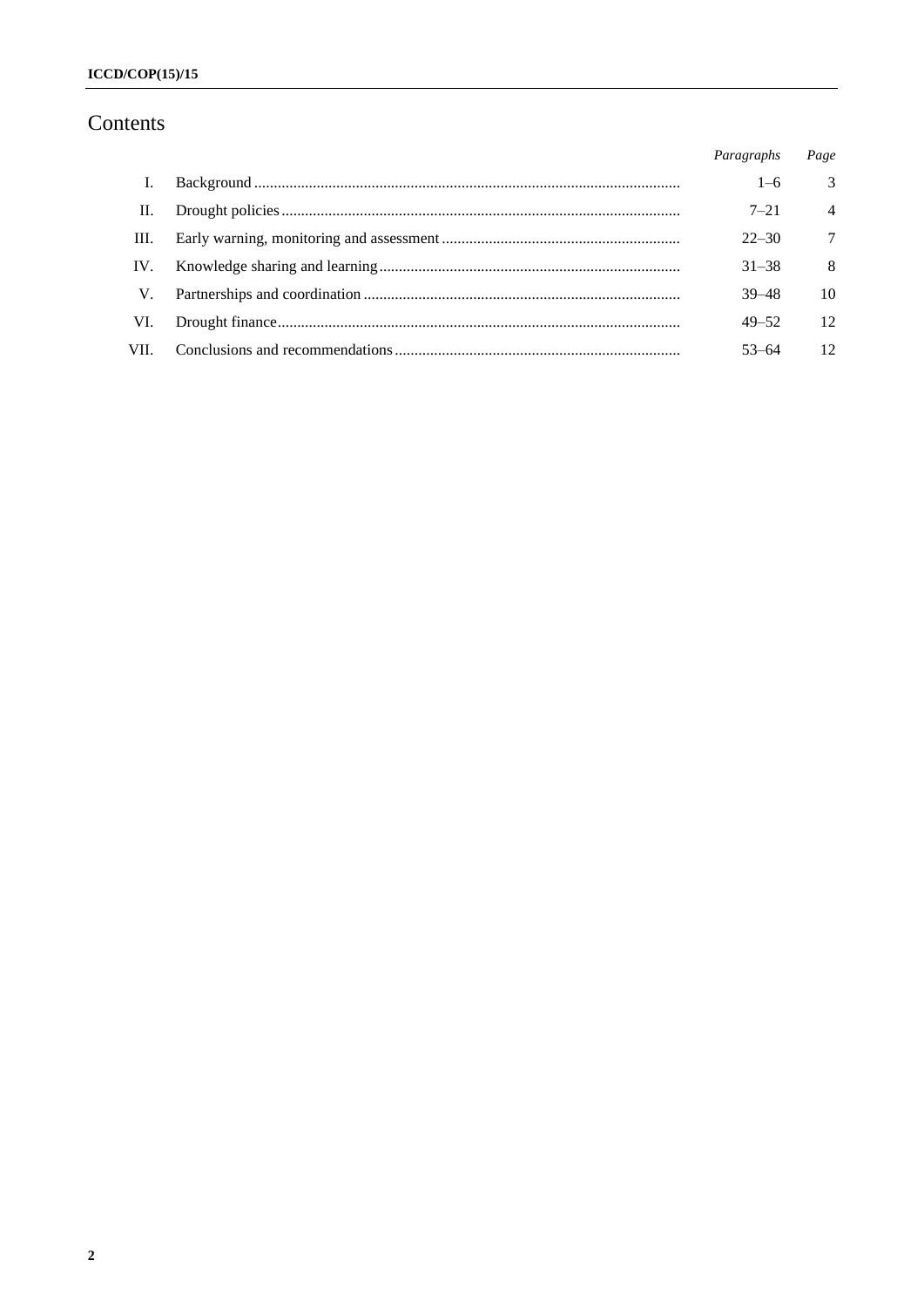### **I. Background**

1. Droughts are growing globally due to climate change and other human factors such as changes in land and water management. Exacerbated by climate change, intense and prolonged droughts are particularly reducing food production, water availability, causing economic losses, environmental degradation and, at the extreme, lead to human suffering, displacement, conflict, and loss of life.

2. The COVID-19 pandemic has added to the severity of the impacts of droughts, restricting employment opportunities and income in economies already on the brink of collapse, and hitting those whose health and well-being are already compromised the hardest. The combined, devastating impacts of drought and the pandemic are making vulnerable communities even more vulnerable, with ripple effects extending from the local to global scale. Strengthening drought resilience is one of the critical preconditions for building forward better from COVID-19 and ensuring improved preparedness for future pandemics, as well as resilience in the face of other global challenges.<sup>1</sup>

3. Drought is at the core of the mandate of the United Nations Convention to Combat Desertification (UNCCD), as presented in Article  $2<sup>2</sup>$  of the Convention. The role of the UNCCD process in addressing drought has grown since the thirteenth session of the Conference of the Parties (COP 13) in 2017. COP 13 included drought matters as one of the five objectives of the UNCCD 2018–2030 Strategic Framework, adopted an advocacy policy framework for drought, and approved a Drought Initiative that provided up to EUR 1.8 million for action on drought. This Initiative focussed on enhancing drought preparedness systems by supporting countries in developing a National Drought Plan (NDP), facilitating regional efforts to reduce drought risk, and building a Drought Toolbox.<sup>3</sup>

4. COP 14 in 2019 expanded the considerations of the UNCCD in addressing drought. It continued the Drought Initiative implementation with updated guidance, with emphasis on increasing collaboration and partnerships with relevant agencies, organizations, and platforms. It requested the Global Mechanism (GM) to identify potential and innovative financing instruments, based on clearly identified added value, for addressing drought, and to make available related information and guidance for facilitating the access of Parties to these instruments.<sup>4</sup>

5. Furthermore, COP 14 established an Intergovernmental Working Group (IWG) to take stock of and review the existing policy, implementation, and institutional coordination frameworks, including partnerships, on drought preparedness and response, and to consider options for appropriate policy, advocacy and implementation measures at all levels for addressing drought effectively under the Convention. COP 14 also appointed the Science-Policy Interface (SPI) to provide science-based evidence on the approaches for the assessment and monitoring of the resilience of vulnerable populations and ecosystems to drought, also considering the effect of climate change on drought risk.<sup>5</sup>

6. In light of the above, COP 15 will consider the next steps in addressing drought under the UNCCD from different perspectives and with a broad scope of background

<sup>&</sup>lt;sup>1</sup> For more information on interlinkages between COVID-19 and drought, please see [<https://www.unccd.int/sites/default/files/documents/2021-](https://www.unccd.int/sites/default/files/documents/2021-10/1767_UNCCD_FAO_Drought_COVID_cb5547en%281%29.pdf) [10/1767\\_UNCCD\\_FAO\\_Drought\\_COVID\\_cb5547en%281%29.pdf>](https://www.unccd.int/sites/default/files/documents/2021-10/1767_UNCCD_FAO_Drought_COVID_cb5547en%281%29.pdf).

<sup>&</sup>lt;sup>2</sup> Article 2.1: "The objective of this Convention is to combat desertification and mitigate the effects of drought in countries experiencing serious drought and/or desertification, particularly in Africa, through effective action at all levels, supported by international cooperation and partnership arrangements, in the framework of an integrated approach which is consistent with Agenda 21, with a view to contributing to the achievement of sustainable development in affected areas."

<sup>&</sup>lt;sup>3</sup> Decision 29/COP.13.

<sup>4</sup> Decision 23/COP.14.

<sup>5</sup> Decisions 18/COP.14 and 23/COP.14.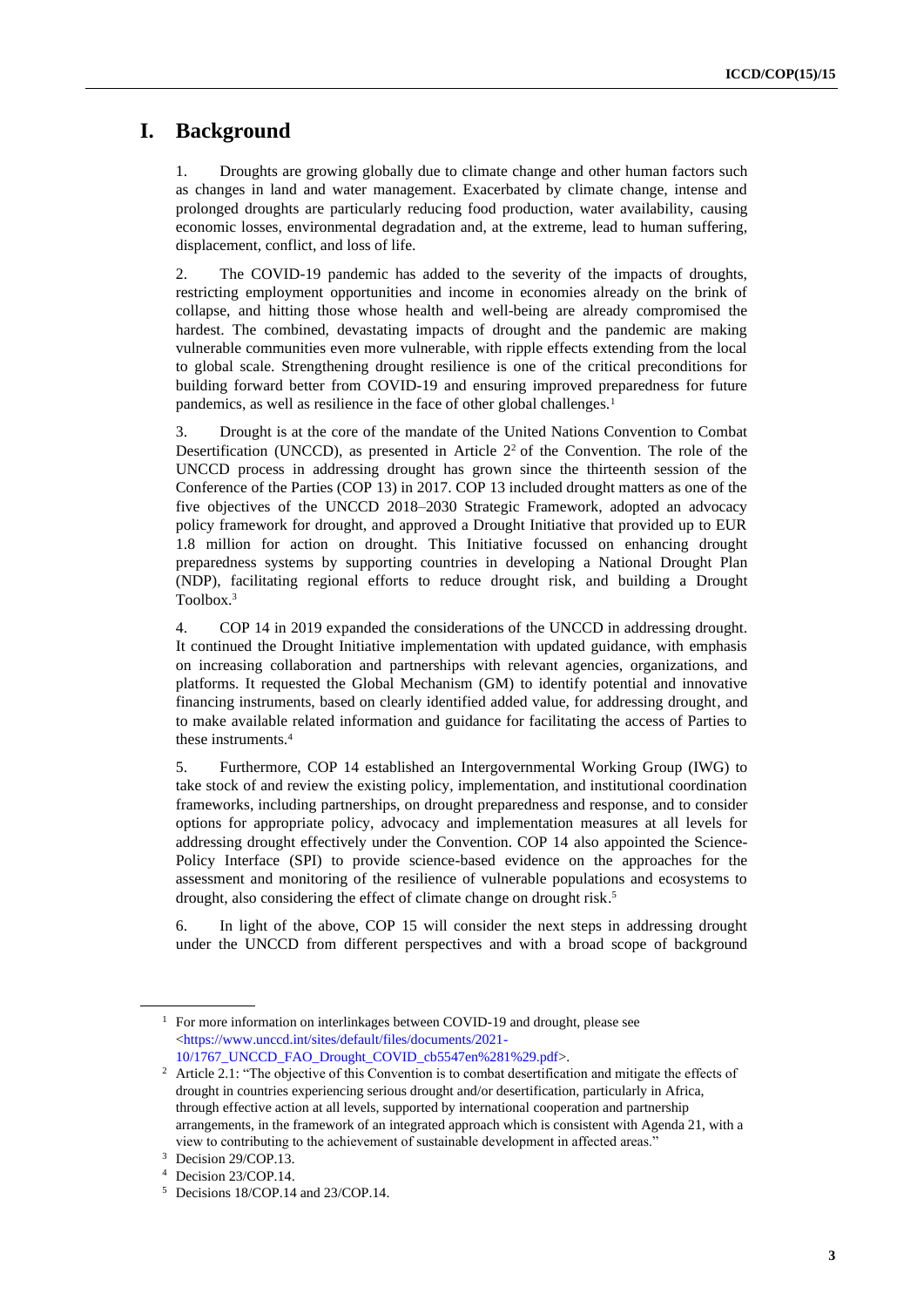information, including the IWG report and the recommendations of the SPI. <sup>6</sup> This document seeks to provide an overview of the UNCCD drought agenda, including key points of the IWG report and the SPI recommendations, but with a focus on the activities carried out and proposed by the UNCCD secretariat and the GM. The content is presented under five interlinked areas, which represent the key dimensions of addressing drought under the UNCCD: (1) drought policies; (2) early warning, monitoring and assessment; (3) knowledge sharing and learning; (4) partnerships and coordination; and (5) drought finance.

#### **II. Drought policies**

7. The basis for the drought policy approach in the UNCCD context was revamped at the High-Level Meeting on National Drought Policy (HMNDP) that was held in Geneva from 11 to 15 March 2013. It was co-organized by the World Meteorological Organization (WMO), the Food and Agriculture Organization of the United Nations (FAO) and the UNCCD, in collaboration with a number of partners. The 'three pillars' approach resulting from that meeting – (i) monitoring and early warning systems; (ii) vulnerability/impact assessment; and (iii) practical risk mitigation measures – has been the guiding principle for the drought policy work under the UNCCD at national, regional and global level.

8. As a key component of the Drought Initiative, the GM, in collaboration with the secretariat, has supported Parties in preparing NDPs anchored firmly in the three-pillar approach established at the HMNDP mentioned above. This support aims to revise the national-level approach to the way drought is managed – from a reactive and crisis-based perspective towards a proactive and risk-based one. The NDPs that are prepared under the UNCCD must be aligned with and integrated into the existing relevant national frameworks. Of the 73 countries, from all regions, that expressed an interest in working with the secretariat and the GM to develop an NDP, 60 countries have finalized their plan within the framework of the Drought Initiative, while another nine countries are in the process of developing and finalizing their plans. Thirty-four completed plans are currently available on the UNCCD website.<sup>7</sup>

9. A preliminary analysis of the completed NDPs<sup>8</sup> that the secretariat commissioned in 2021 confirmed the need for more effective coordination among relevant sectors and stakeholders in tackling the issues of drought. Many of them reported limited coordination among the institutions, sectors and stakeholders involved in drought management, and also lack of synergies at policy level. While one of the main aims of UNCCD support for NDPs is to specifically address this challenge – aligning existing national drought policies and tools into a comprehensive plan and bringing together key stakeholders from all relevant branches – it seems obvious that this is a demanding and time-consuming process that requires further effort as well as support.

10. With regard to another important aspect of the NDPs, namely effective mainstreaming of gender equality, in late 2019, the secretariat published a guiding document to support the stakeholders involved in the process of developing the drought plans to identify important measures and entries for ensuring the gender responsiveness of the plans. The GM, in collaboration with the secretariat, assisted four countries (Bolivia, Dominican Republic, India and Madagascar) in developing gender-responsive land-based transformative projects related to drought impact mitigation, within the framework of national voluntary land degradation neutrality target setting. In addition, the GM developed a value-driven partnership with counterparts such as the African Risk Capacity to further strengthen gender mainstreaming.<sup>9</sup>

<sup>6</sup> Report of the IWG: ICCD/COP(15)/20. SPI recommendations concerning drought: ICCD/COP(15)/CST/3.

<sup>7</sup> [<https://knowledge.unccd.int/drought-toolbox/page/drought-planning>](https://knowledge.unccd.int/drought-toolbox/page/drought-planning).

<sup>8</sup> [<https://www.unccd.int/sites/default/files/relevant-links/2022-](https://www.unccd.int/sites/default/files/relevant-links/2022-01/Analysis%20of%20National%20Drought%20Plans.pdf) [01/Analysis%20of%20National%20Drought%20Plans.pdf>](https://www.unccd.int/sites/default/files/relevant-links/2022-01/Analysis%20of%20National%20Drought%20Plans.pdf).

<sup>&</sup>lt;sup>9</sup> For further information, please see document ICCD/CRIC(20)/5.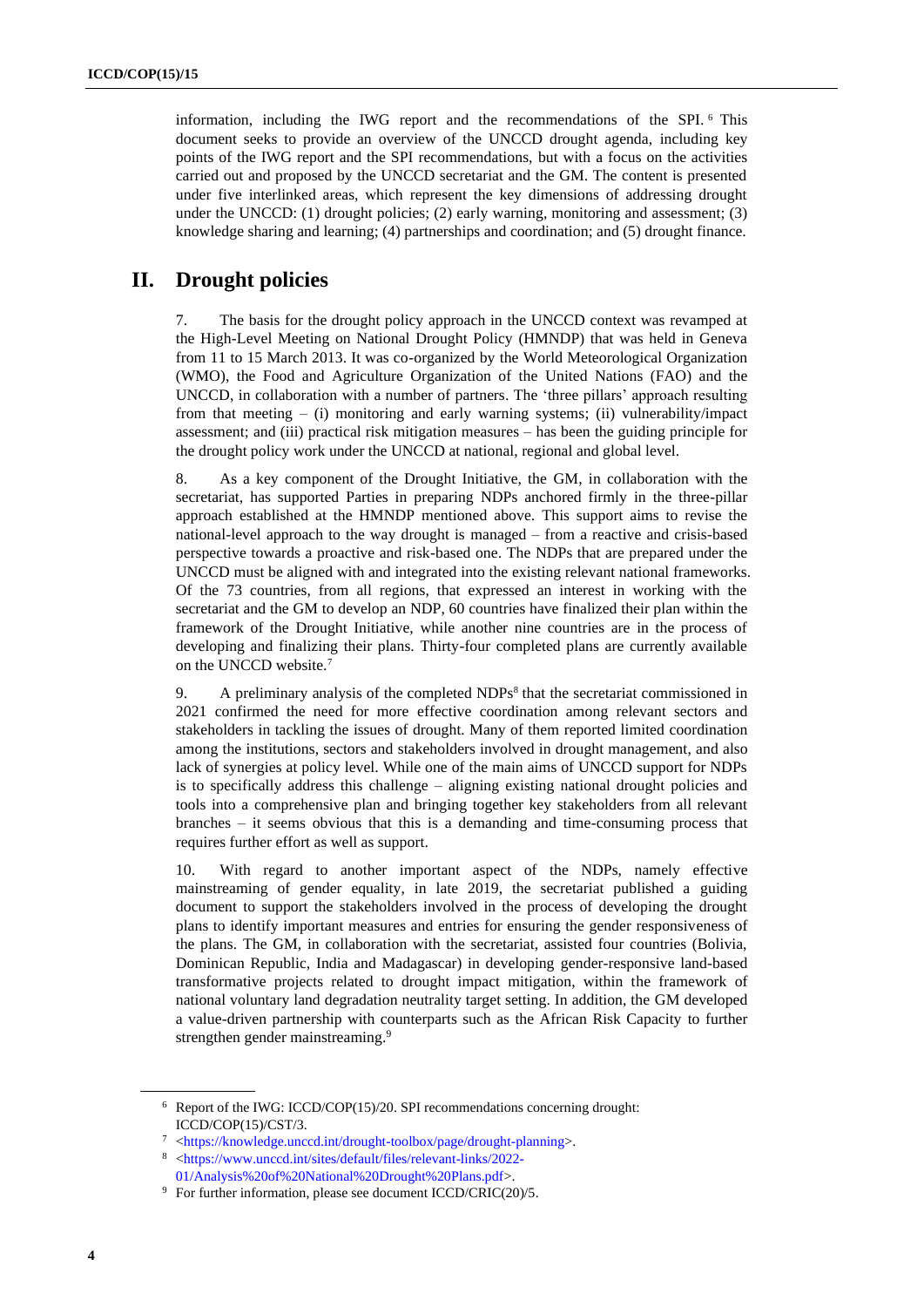11. The secretariat commissioned a study which found that 95 per cent of the NDPs recognize the specific vulnerability of women and children to the impacts of drought. The importance of women's role in facilitating education, awareness of and mitigation to drought disasters is also noted. The secretariat and the GM will continue their support for gender mainstreaming in the NDPs, as well as translating gender responsiveness into concrete action through their assistance in the preparation of transformative projects to implement the plans.

12. An independent evaluation of the UNCCD support for the development of NDPs<sup>10</sup> indicated that the preparation of these plans helped countries to identify and recognize the linkages between relevant but previously disparate policies and activities. The evaluation noted that while the plans vary in quality and depth, they all provide a previously unavailable foundation and reference point upon which to build national drought preparedness. Many respondents consulted for the evaluation felt that the national drought planning process would have benefitted from a longer time frame and more resources to support broader, deeper consultation with national stakeholders. Many of them also noted a pressing need to mobilize resources and ensure that the plans are implemented. The UNCCD was expected to offer guidance and support during the next, critical phase in bringing forth the NDPs.

13. Drought policy and governance was one of the focus areas of the IWG (ICCD/COP(15)/20) and the first recommendation of its report is that all Parties should maintain their existing commitment to pursue concerted policies, partnerships and the progressively enhanced implementation of drought risk and impact management at all levels as a continuous process. Existing arrangements to mitigate the effects of drought under the UNCCD should be strengthened and additional activities should be pursued in order to begin applying systematic observation, scientific knowledge and a continuous process of re-evaluation to improve the effectiveness and coordination of international cooperation to facilitate the implementation of national plans and priorities.

14. In line with the IWG recommendation, the UNCCD secretariat and the GM will continue their support for countries in the development and implementation of NDPs. As presented in the next chapters of this document, the secretariat will focus on promoting effective early warning, monitoring and risk/impact assessment approaches, while also continuing and further developing its assistance in drought policy, knowledge sharing and capacity building. The GM will support countries in developing transformative projects to implement their NDPs, and further extend its activities concerning drought finance. Close collaboration and coordination with multiple partners will be an essential dimension of all work on drought under the UNCCD.

15. In its report, the IWG recognized the role and potential of regional level collaboration for, inter alia, monitoring and early warning, capacity building and knowledge sharing, as well as the support that may be provided by regional institutions, networks and platforms. The secretariat and the GM have already engaged in multi-country and regional drought policy planning activities as they can be very effective in addressing transboundary issues such as drought preparedness, exchange of experiences and colearning, as well as cost-efficient to implement. They are as follows:

(a) The secretariat and the Drought Information System for Southern South America (SISSA) co-organized an online training workshop in November 2020 on the development of national plans and policies for drought in SISSA member countries (Argentina, Bolivia, Brazil, Chile, Paraguay and Uruguay). The workshop outlined a stepby-step approach for developing national drought policies and helped to launch, design and implement national drought preparedness plans in the involved countries;

(b) Supported by the secretariat and the GM, two regional projects were implemented for Central Asia (Kazakhstan, Kyrgyzstan, Tajikistan, Turkmenistan, and Uzbekistan) and the Southern African Development Community (SADC) member countries. The implementing partners are the Regional Environmental Centre for Central Asia

<sup>&</sup>lt;sup>10</sup> For further information, please see document ICCD/COP(15)/11.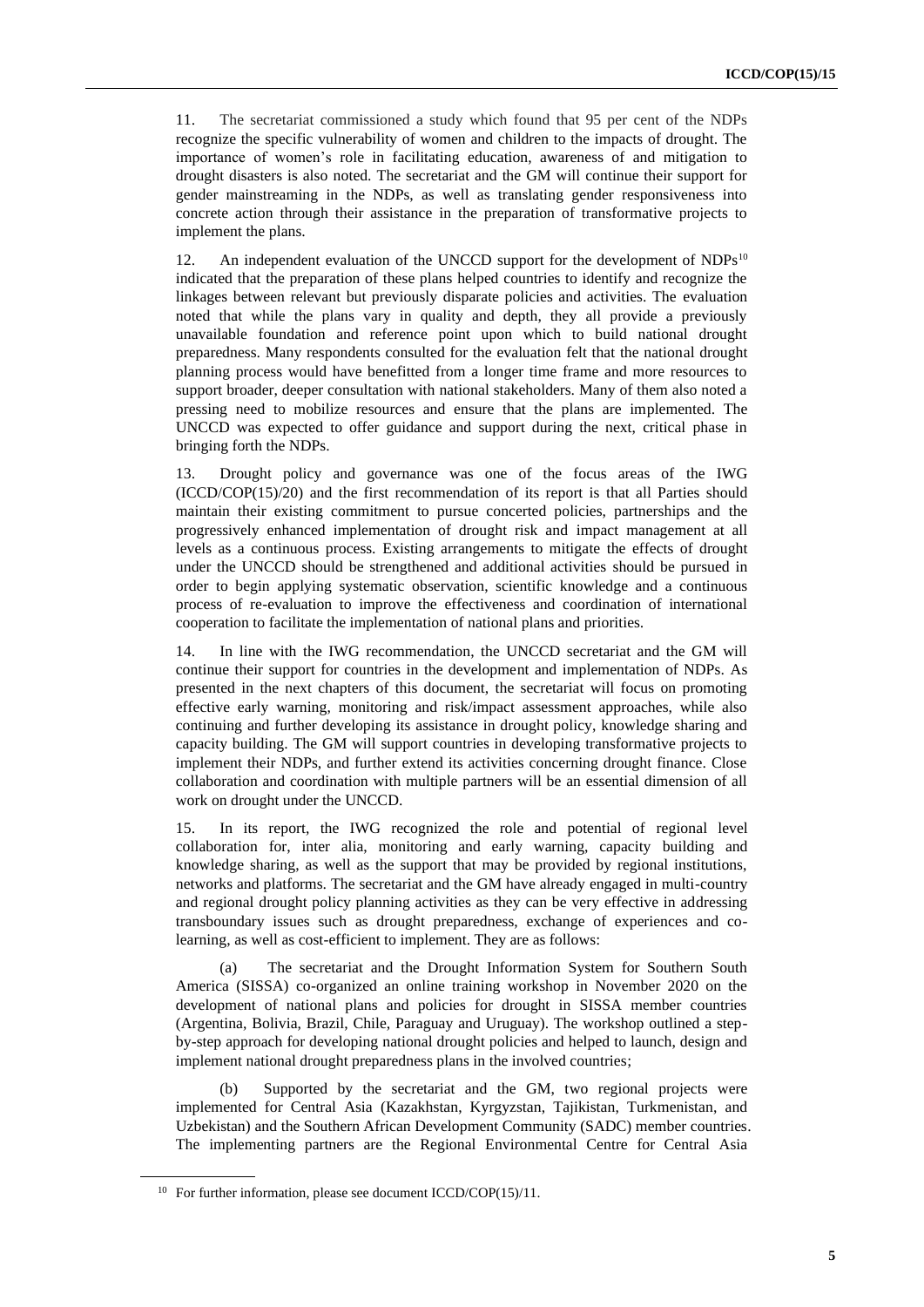(CAREC) and the International Union for Conservation of Nature (IUCN) for the Central Asia and SADC projects respectively. Both projects aimed to boost technical and institutional drought management capacities through enhanced data sharing on early warning and monitoring systems, drought risk profiling and feasible drought risk mitigation measures. They included training sessions to garner coordinated action and data sharing at national and regional levels, using the methodological framework and tools developed under the UNCCD. These training sessions targeted the UNCCD national focal points and also involved other relevant stakeholders.

16. The Central Asian project resulted in a comprehensive regional strategy for drought management and mitigation, adopted in October 2021, with an action plan for 2021–2030. It was prepared by the countries involved and further developed through two online stakeholder consultations with regional development partners, including the International Center for Biosaline Agriculture, FAO, WMO, Global Water Partnership, United Nations Environment Programme (UNEP), United Nations Office for Disaster Risk Reduction (UNDRR), Germany's international cooperation agency, Gesellschaft für Internationale Zusammenarbeit, as well as a broad group of national stakeholders from the region.

17. The Central Asian Drought Resilience Strategy is based on the following premises: (1) building monitoring, risk assessment and drought prevention capacities; (2) drought mitigation, development of plans to address water scarcity and data dissemination; (3) capacity building and awareness raising; (4) regional cooperation.

18. The SADC project involved wide stakeholder engagements in the region, including national focal points, independent experts, water managers and policy-makers as well as key partners such as the FAO, the International Water Management Institute, the United Nations Development Programme (UNDP) and the World Bank. It has produced a regional drought resilience strategy (2022–2032) that identifies nine strategic objectives for the region: (i) enhanced and reliable data collection; (ii) enhanced drought monitoring and forecasting; (iii) the dissemination of effective, credible and reliable warning messages to enable timely drought preparedness and response; (iv) stronger regional coordination; (v) enhanced drought impact assessment; (vi) enhanced drought vulnerability and risk assessment; (vii) priority measures implemented to limit the adverse impacts of drought; (viii) the implementation of priority measures to reduce drought exposure and vulnerability; and (ix) the establishment of a drought response mechanism.

19. The SADC regional drought resilience strategy aims to support countries in the region to synergize efforts in mitigating the impacts of drought while simultaneously promoting sustainable development and optimizing the productivity of the region's land resources. It will guide and inform the process of implementing streamlined action on drought resilience at the local, national, and regional levels under the overall coordination and leadership of the Secretariat to the SADC. It will also offer a platform for financing participatory action. The regional strategy will be launched during COP 15 by the Secretariat to the SADC and the partners.

20. The secretariat and the GM will continue promoting and supporting regional collaboration to create and strengthen regional platforms for the coordination and exchange of data, knowledge and experiences on drought indicators.

21. In its report, the IWG notes that drought deserves renewed political attention at the global level and that enhanced action should be taken at all levels. The IWG members discussed the potential of strengthened global support for national action, which could include, inter alia, a more concerted formulation of policy, target-setting, tracking, learning and funding at the global level. COP 15 will further consider the matter.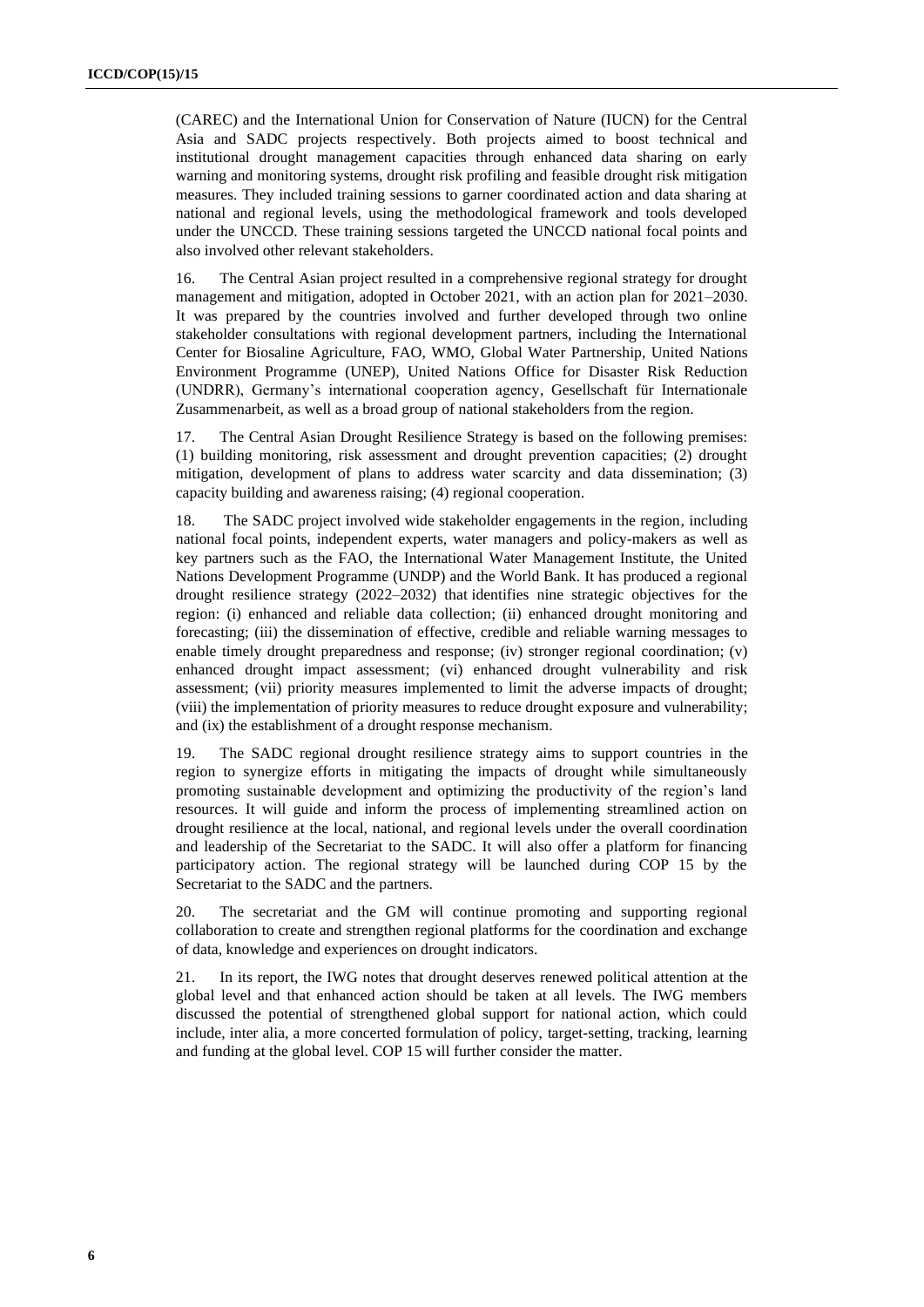#### **III. Early warning, monitoring and assessment**

22. The SPI report on its work programme objective 2<sup>11</sup> notes that monitoring and assessment of resilience of ecosystems and vulnerable populations to drought is critical to understanding the extent to which ecosystems and societies are able to cope with, adapt to and recover from drought. The monitoring and assessment of resilience contributes to moving from "reactive" to "proactive" drought response regimes. The SPI recommends, inter alia, that countries conduct regular assessments and monitoring of drought resilience, and that the secretariat, with partners, supports respective capacities.

23. In its report, the IWG also recognizes the importance of accessible, inclusive and effective monitoring, early warning and action systems that support drought-resilient ecosystems, societies and economies. Its stocktaking revealed weaknesses in the current drought early warning systems, especially in the global systems for monitoring systemic effects of drought on land and ecosystem management. The IWG found that, particularly in the most affected areas, these systems cannot effectively inform assessments of vulnerability and needs for early land and water management action to reduce drought risks, nor support the improvement of drought management actions. Nonetheless, the IWG suggests using the existing early warning systems as a base and benchmark to progressively improve the national drought monitoring systems.

24. The secretariat and the GM are collaborating with several United Nations entities skilled in supporting the development of country-level drought monitoring capabilities. The main UNCCD tool for global monitoring and assessment of the impact of drought is the set of indicators for objective 3 in the UNCCD 2018–2030 Strategic Framework, which is used for national reporting every four years. The methods and datasets recommended for the objective 3 indicators<sup>12</sup> are aligned with WMO guidelines and based on existing, wellrecognized index systems, where feasible.

25. The secretariat and the GM have also worked with the Global Environmental Facility (GEF) on an enabling activity project for implementing UNCCD COP decisions on drought, with the FAO as the implementing agency. This project includes a component on drought vulnerability assessment and preparedness for mitigation measures. The project was launched in April 2021 and the expected completion date is December 2023. The project comprises four components:

(a) Supporting the IWG on Drought on 'Effective Policy and Implementation Measures for addressing drought under the UNCCD';

- (b) Enhancing the Drought Toolbox;
- (c) Enabling implementation of the NDPs;

(d) A drought vulnerability assessment and preparedness for mitigation measures.

26. In the coming years, the secretariat and the GM will continue working with partners to support countries in improving their drought early warning, monitoring and assessment systems. Building on the evolving coordination and collaboration arrangements in the context of the NDPs, the secretariat and the GM propose to launch the special, time-bound Drought Resilience Accelerator initiative to develop national drought monitoring, with particular attention on improving drought early warning systems.

<sup>&</sup>lt;sup>11</sup> Policy-oriented recommendations resulting from evidence on the approaches for the assessment and monitoring of the resilience of vulnerable populations and ecosystems to drought, under objective 2 of the Science-Policy Interface work programme for the biennium 2020–2021. ICCD /COP(15)/CST/3.

<sup>&</sup>lt;sup>12</sup> Good practice guidance for national reporting on UNCCD Strategic Objective 3, issued in 2021.  $\langle$ https://www.unccd.int/sites/default/files/documents/2021-09/UNCCD\_GPG\_Strategic-Objective-[3\\_2021.pdf>](https://www.unccd.int/sites/default/files/documents/2021-09/UNCCD_GPG_Strategic-Objective-3_2021.pdf).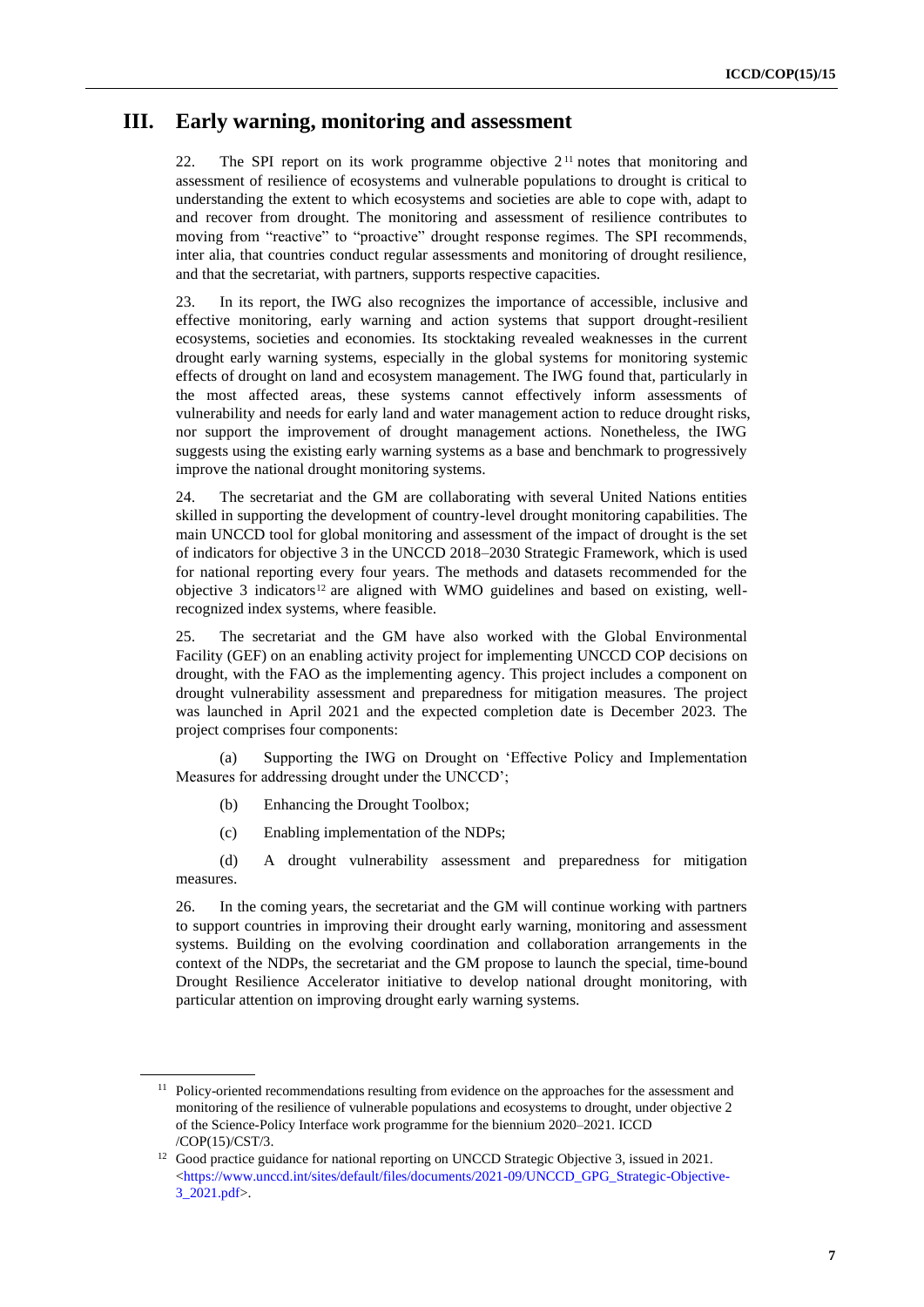27. Through this initiative, the secretariat and the GM, in collaboration with partners, will conduct, with a small number of countries, pilot activities that would, taking into account the specific conditions of each participating country,

(a) Establish a baseline for a state-of-the-art system to assess drought vulnerability, monitor and predict drought and project water scarcity;

(b) Set up a single drought information point by compiling data and analysis provided by multiple sources and making the country-specific information available to all stakeholders;

(c) Empower decision-makers to plan and manage the impacts of droughts through enhanced access to the drought early warning information; and

Develop drought early warning communication to improve cross-sector and local-national information sharing.

28. In essence, the Drought Resilience Accelerator will aim to kick-start the development of an effective, coordinated drought early warning system in the involved pilot countries, while providing practical knowledge and lessons that the UNCCD intergovernmental process and individual Parties may use for further action on drought early warning, monitoring and assessment. The information provided through the initiative will help plan the next steps in those countries that have completed, or are in the process of completing, their NDP.

29. Strengthening drought resilience offers a prime tool for building forward better from COVID-19 and ensuring improved preparedness for future pandemics, natural disasters and the climate emergency. The Drought Resilience Accelerator will serve as a specific UNCCD contribution to the efforts of the global community and, particularly, its most vulnerable members, to cope with the impact of the pandemic and transit to stronger, more resilient economies, anchored firmly in sustainable development. In this context, the secretariat proposes to finance this initiative from the savings of the UNCCD core budget, most of which derive from the meetings and travel cancelled because of the pandemic during the last biennium. More information of the proposed financing of the Drought Resilience Accelerator is contained in the document on the programme and budget<sup>13</sup>.

30. The initiative is planned to be implemented in collaboration with the FAO, WMO, and other relevant partners. Similar to the two earlier initiatives launched by the secretariat, i.e. the land degradation neutrality pilot projects and the Drought Initiative, it is expected that the Drought Resilience Accelerator activities will succeed in attracting further partners and funding, and thereby expand well beyond the original number of countries in the coming years.

#### **IV. Knowledge sharing and learning**

31. During the biennium 2020–2021, the UNCCD knowledge sharing actions on drought focused on the upgrade and expansion of the Drought Toolbox.<sup>14</sup> This Toolbox was developed through a close partnership between the UNCCD, WMO, FAO, the Global Water Partnership (GWP), the European Union Joint Research Center (EU-JRC), the United Nations Environment Programme Centre on Water and Environment (UNEP-DHI) and the National Drought Mitigation Center (NDMC) at the University of Nebraska. It collates a large number of tools organized in three modules concerning: (1) drought monitoring and early warning; (2) drought vulnerability and risk assessment; and (3) drought risk mitigation measures, aiming to provide drought stakeholders with easy access to tools, case studies and other resources to support the development and implementation of national drought plans.

<sup>13</sup> Document ICCD/COP(15)/5.

<sup>14</sup> [<https://knowledge.unccd.int/drought-toolbox>](https://knowledge.unccd.int/drought-toolbox).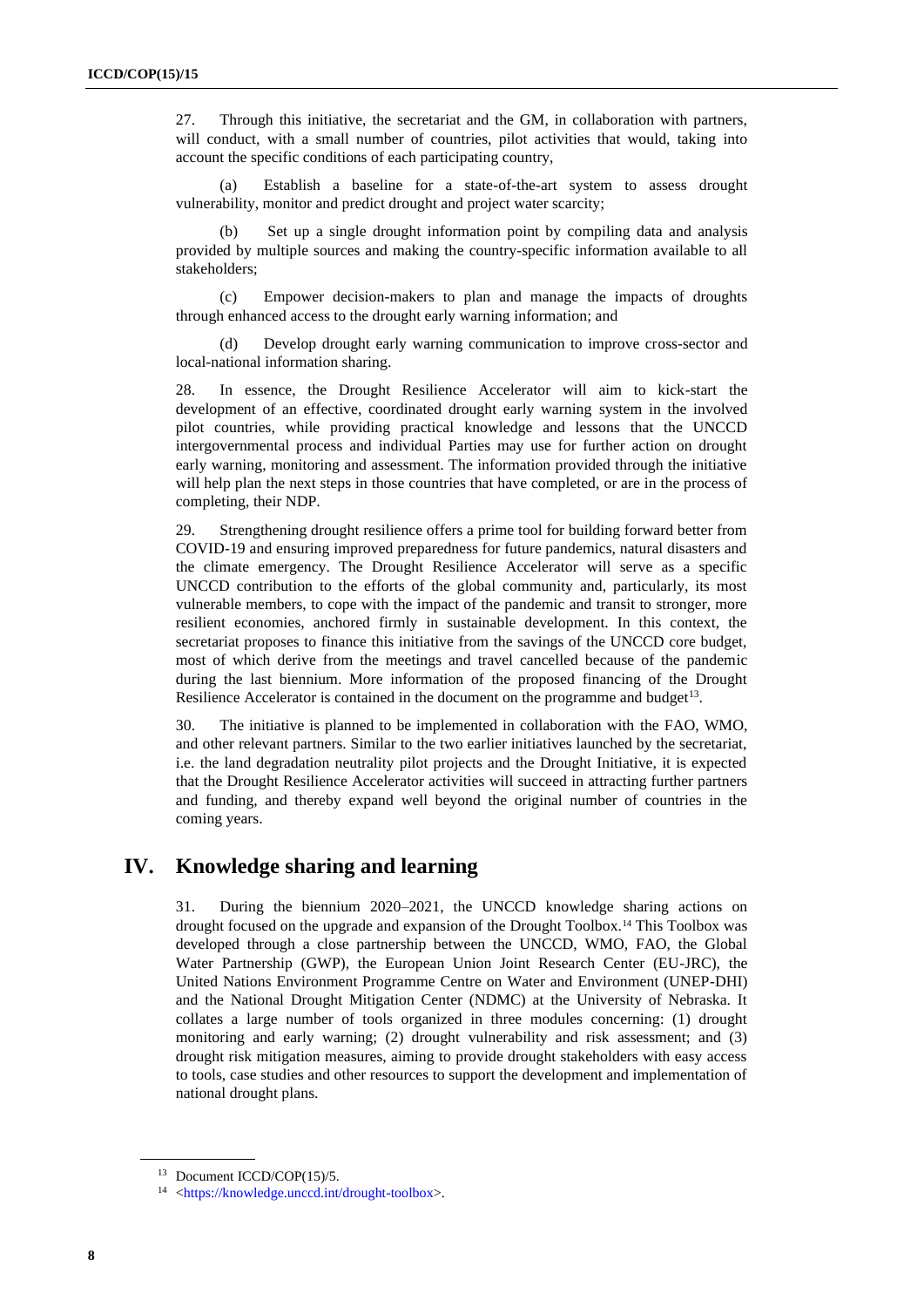32. The content of the Drought Toolbox database was further developed based on suggestions received from Parties, regional and sub-regional stakeholders, and partners. It was enhanced with datasets for monitoring and early warning and improved risk assessment, and with gender-responsive tools for risk mitigation. A user survey was carried out and responded to by more than 70 Parties and regional organizations. The results were incorporated into the Toolbox platform.<sup>15</sup>

33. In collaboration with the FAO and UNEP-DHI, the secretariat organized a series of online training sessions and webinars to familiarize stakeholders with the functionality of the interactive Drought Toolbox. These webinars aimed to promote a coherent approach to the three pillars of pro-active drought management (i.e. the three modules of the Toolbox) by guiding the participants through the various tools available under each module. Usage of the Drought Toolbox was also promoted in various workshops and capacity building activities on drought. Supported by the GEF Enabling Activity project mentioned above, among the next steps in developing the Drought Toolbox content, the secretariat has initiated a partnership with UNEP-DHI and the World Overview of Conservation Approaches and Technologies (WOCAT). The aim is to improve the accessibility of case studies and best practices on sustainable land management, specifically aimed at drought risk mitigation.

34. In addition to the Drought Toolbox, the secretariat prepared and contributed to various studies, publications and policy briefs on drought, including the paper, Thinking ahead: Drought resilience and COVID-19,<sup>16</sup> which was produced by a working group on drought preparedness led by the secretariat, as part of the FAO-led Global Framework for Water Scarcity in Agriculture (WASAG).

35. The IWG underlines the importance of knowledge and learning – its report states that overcoming negative drought effects due to both climate and land-use changes must entail a continuous and adaptive learning process at all levels, including leadership at the global level and good practices for enabling ground-truthing from the ground. The IWG suggests that the secretariat encourages and supports Communities of Learning and Practice (CLPs) to pursue co-learning and collaboration for the drought risk and impact management issue, benefiting from the tools and activities in the Drought Toolbox and with particular emphasis on engaging local communities. The secretariat would support the dissemination of lessons learned in the CLPs to the appropriate national, regional, and global review and policy processes.

36. In the context of the aforementioned GEF enabling activity project on drought preparedness, the secretariat is working with the FAO on the establishment of a community of practice on drought risk management to contribute to knowledge sharing between countries and individual users. This collaboration will directly respond to the IWG's proposal, and will also serve to clarify how such CLPs can be best used in the UNCCD context and what the related resource needs are. Keeping in mind both the secretariat's very limited human resources capacity, and the workload that a successful, active CLP entails, the secretariat will need to secure additional human and financial resources to be able to host the CLP in a sustainable manner.

37. To complement its own capacity to respond to the needs arising within the Convention process and the expectations from the Parties, the secretariat has recently outlined an approach for capacity development and the exchange of knowledge networks. These networks build on similar arrangements within other United Nations system organizations, most notably those of UNEP, with the aim of drawing on up-to-date expert advice, scientific support and technical cooperation from specialized institutions for the UNCCD process. Such networks would be built to mutually benefit the secretariat and the partnering institution, with limited or no financial interactions.

<sup>15</sup> [<https://www.unccd.int/sites/default/files/relevant-links/2020-](https://www.unccd.int/sites/default/files/relevant-links/2020-10/Assessment%20on%20the%20Submissions%20of%20Drought-%20%20Policy%2C%20Implementation%20Frameworks%20and%20Tools.pdf) [10/Assessment%20on%20the%20Submissions%20of%20Drought-](https://www.unccd.int/sites/default/files/relevant-links/2020-10/Assessment%20on%20the%20Submissions%20of%20Drought-%20%20Policy%2C%20Implementation%20Frameworks%20and%20Tools.pdf) [%20%20Policy%2C%20Implementation%20Frameworks%20and%20Tools.pdf>](https://www.unccd.int/sites/default/files/relevant-links/2020-10/Assessment%20on%20the%20Submissions%20of%20Drought-%20%20Policy%2C%20Implementation%20Frameworks%20and%20Tools.pdf).

<sup>16</sup> [<https://www.unccd.int/sites/default/files/documents/2021-](https://www.unccd.int/sites/default/files/documents/2021-10/1767_UNCCD_FAO_Drought_COVID_cb5547en%281%29.pdf) [10/1767\\_UNCCD\\_FAO\\_Drought\\_COVID\\_cb5547en%281%29.pdf>](https://www.unccd.int/sites/default/files/documents/2021-10/1767_UNCCD_FAO_Drought_COVID_cb5547en%281%29.pdf).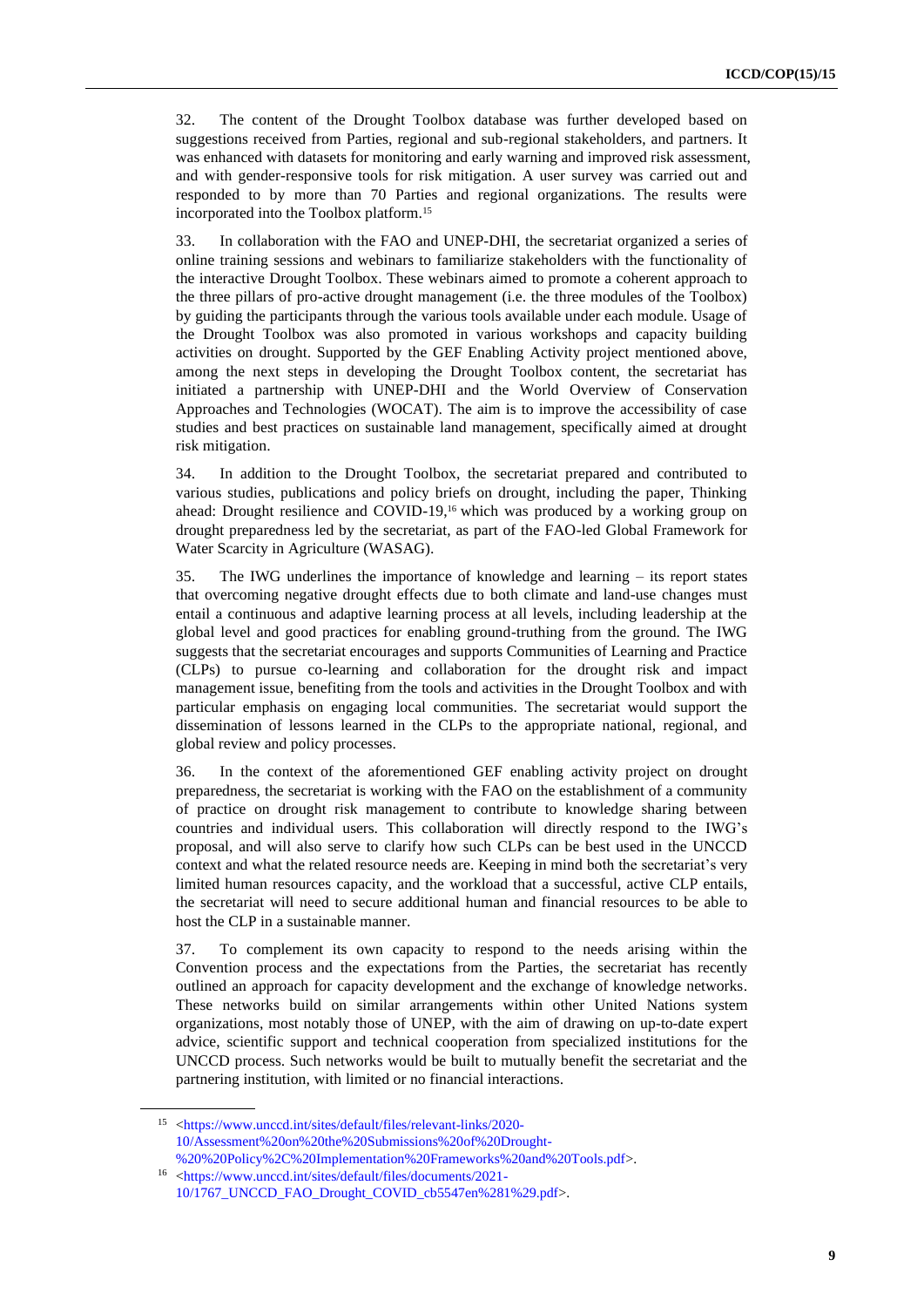38. As the first priority, the secretariat is considering building a network for knowledge exchange and capacity development for drought preparedness. This would involve a diverse range of activities, such as the provision or facilitation of access to reliable data on drought monitoring and early warning systems, drought risk profiling, and guidance on drought risk mitigation strategies and implementation measures. Such a network could also provide expertise on specific drought topics and participate in/conduct advocacy and awarenessraising activities of mutual interest.

#### **V. Partnerships and coordination**

39. All UNCCD activities on drought were carried out in close collaboration with partners. The secretariat and the GM have built on existing collaboration and forged new partnerships to help Parties enhance drought resilience at all levels. More information on this section can be found in ICCD/COP(15)/4.

40. In the context of the Drought Initiative, support for the NDPs and to the development of the Drought Toolbox was provided by the WMO, FAO, GWP, EU-JRC, UNEP-DHI, NDMC, UNDP, the World Bank, the International Water Management Institute (IMWI) and the Union for Mediterranean. The IUCN served as implementing partner in the project for Southern Africa Development Community (SADC) countries while the Central Asia Region for Economic Cooperation (CAREC) was the implementing partner for the Central Asia Project. The GEF enabling activity project is funding many UNCCD activities on drought. The IWG members include representatives of the FAO and WMO, as well as those of several research institutions.

41. The secretariat collaborated with United Nations agencies and other organizations, institutions and country Parties in contributing to publications and co-organizing meetings and workshops including, inter alia, sessions focusing on drought resilience at the 2021 World Water Week, the Global Assessment Report (2021) of the UNDRR's Special Report on Drought<sup>17</sup>, the World Bank's recent flood and drought report, the United Nations Platform for Space-based Information for Disaster Management and Emergency Response conference on Space-based Solutions for Disaster Management in Africa, as well as various tasks of the United Nations Senior Leadership Group on Disaster Risk Reduction for Resilience, the UNDRR platform, and the European Drought Observatory/Global Drought Observatory. Preparations for the 2022 World Water Forum are underway: the secretariat is co-organizing action groups (sessions) on the topic of 'Protect and restore ecosystems and forests, including coastal and marine impacts, and combat desertification' and contributing to a session on 'improving resilience and adaptation to climate change, crises and extreme water disasters through strategies, planning and social capacity building'.

42. The secretariat collaborated with United Nations agencies and other organizations based in Bonn and co-founded the Bonn Water Network (BWN)<sup>18</sup> which aims to strengthen the expertise needed in research, training, and practice to implement water-related Sustainable Development Goals around the world. The BWN brings together the expertise of the Bonn-based institutions renowned for working on water and related issues in international research, development policy and training by holding workshops, webinars and organizing high-level joint events.

43. The secretariat continues to serve on the steering committee of the WMO/GWP-led Integrated Drought Management Programme (IDMP),<sup>19</sup> boasting partnerships in the wider network of players and processes on drought, with the aim of enriching the functionality of the Drought Toolbox and raising awareness about addressing drought under the UNCCD. The UNCCD is a permanent member of the United Nations Water (UN-Water) interagency mechanism which maximizes system-wide coordinated action and coherence on the crosscutting nature of water, and part of the Joint Steering Group of UN-Water since

<sup>17</sup> [<https://www.undrr.org/publication/gar-special-report-drought-2021>](https://www.undrr.org/publication/gar-special-report-drought-2021).

<sup>18</sup> [<http://www.bonnwaternetwork.de/>](http://www.bonnwaternetwork.de/).

<sup>19</sup> [<http://www.droughtmanagement.info/>](http://www.droughtmanagement.info/).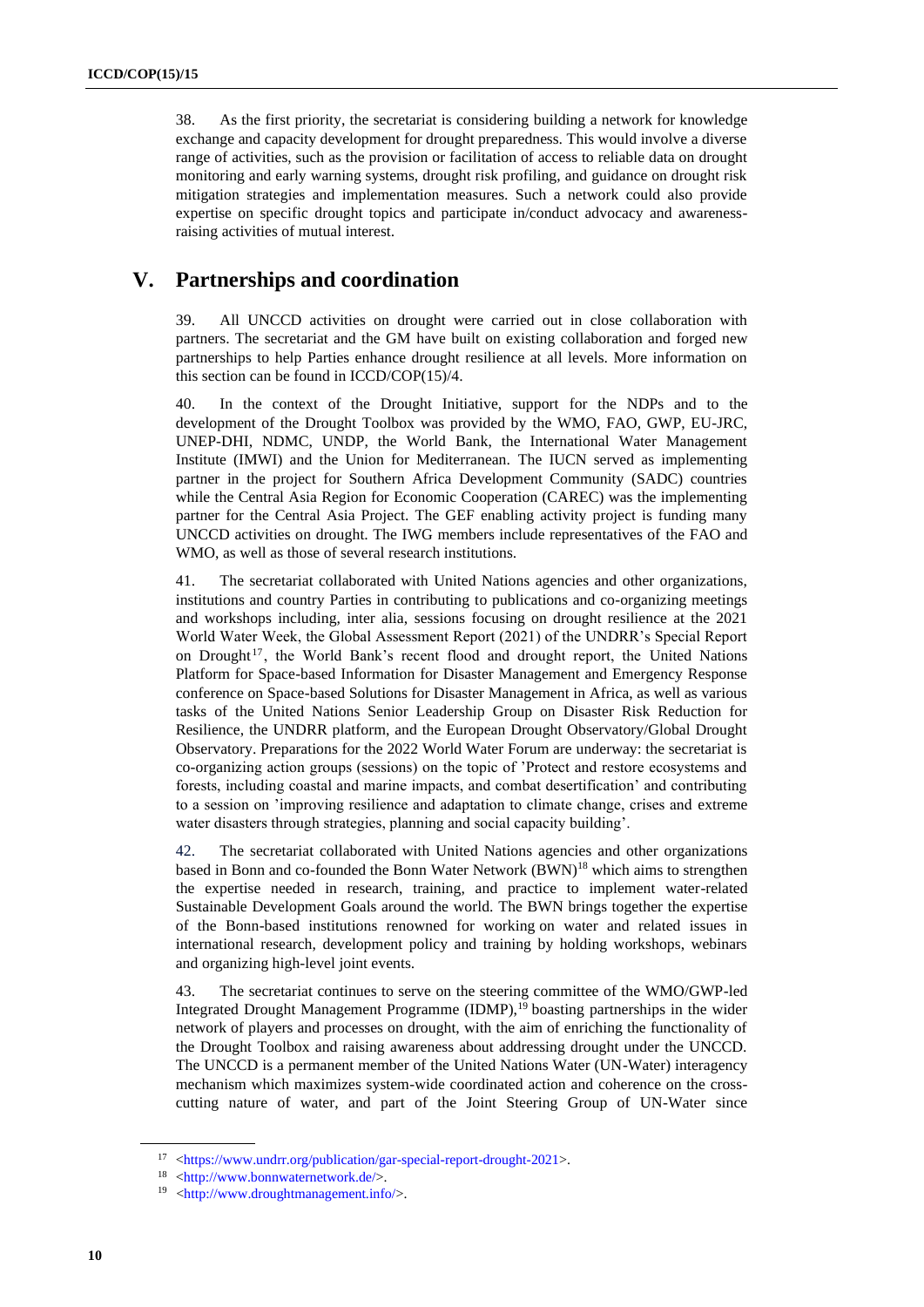February 2020. Through its membership in the UN-Water, the secretariat informs policy processes on the link between land and water, and supports the identification of emerging issues and the development of effective, collaborative responses on disaster risk reduction, climate change and the overarching 2030 Agenda for Sustainable Development. The secretariat also contributes to the annual World Water Development report of UN-Water and participates in the biannual meetings. Furthermore, the secretariat is a member of the Water and Climate Expert Group led by the WMO and the Water Scarcity group led by the FAO.

44. The GM formalized its collaboration with the International Federation of Red Cross and Red Crescent Societies (IFRC) through a Memorandum of Understanding. The partnership will promote a better understanding of the land, drought and disaster risk nexus, particularly with regards to climate change mitigation and adaptation, disaster risk reduction, nature-based solutions and food security, in order to reduce the effects of climate change and address the displacement and migration nexus. The GM and IFRC will collaborate to implement programmes of mutual interest and strategic priorities, such as the UNCCD activities addressing drought, the UNCCD Land Degradation Neutrality Programme, the IFRC Global Plans 2021–2025, and the Pan African Initiatives (Zero Hunger, Nature-based Climate Solutions, Red Ready Disaster Preparedness and National Society Development).

45. The IWG recognizes and supports the value of the holistic approach, led, and convened by the UNCCD, of working in concert with other relevant processes and partners. It recommends the UNCCD to continue to strengthen and enhance as well as forge new strategic partnerships at all levels, across sectors and with different public, private and civil society organizations.

46. Furthermore, the IWG considers that the UNCCD, with other partners including the UNDRR, should provide a global coordination mechanism on drought, based on existing platforms, such as IDMP, WASAG and UN-Water, to promote multilevel and multisectoral collaboration with international, regional, and national organizations and initiatives. This mechanism would include relevant United Nations organizations, development agencies, the private sector, knowledge centres, local and regional learning and practice networks, centres of excellence, and civil society organizations. It should do so by delivering strategic information and showcasing results achieved on the ground by mitigating and transforming drought risks.

47. In line with the IWG report, the secretariat and the GM will continue to further develop partnerships with a variety of organizations and stakeholders, with the aim of generating coordinated, effective and cost-efficient action on drought at all levels. Regarding the global coordination mechanism, the secretariat will continue consulting with its partners in the United Nations system on the potential aims, specific areas and added value of enhancing current coordination and collaboration platforms. One key area of such enhanced coordination and collaboration would be about drought monitoring and assessment, possibly leading to improved global and/or regional-level science and evidence-based policy guidance to support drought preparedness and resilience building. Similarly, following the SPI recommendations on its objective 2, support for national capacity building on drought early warning, monitoring and assessment could greatly benefit from coordinated action among United Nations system organizations, as well as other relevant partners.

48. It may be noted that, currently, there is only one core budget UNCCD staff member working on drought on a full-time basis. Although temporary assistance is provided through consultancies and voluntary contributions, there is an evident human resource gap that would require a longer-term solution. The secretariat is addressing this matter in the proposed programme and budget.<sup>20</sup>

<sup>20</sup> Document ICCD/COP(15)/5.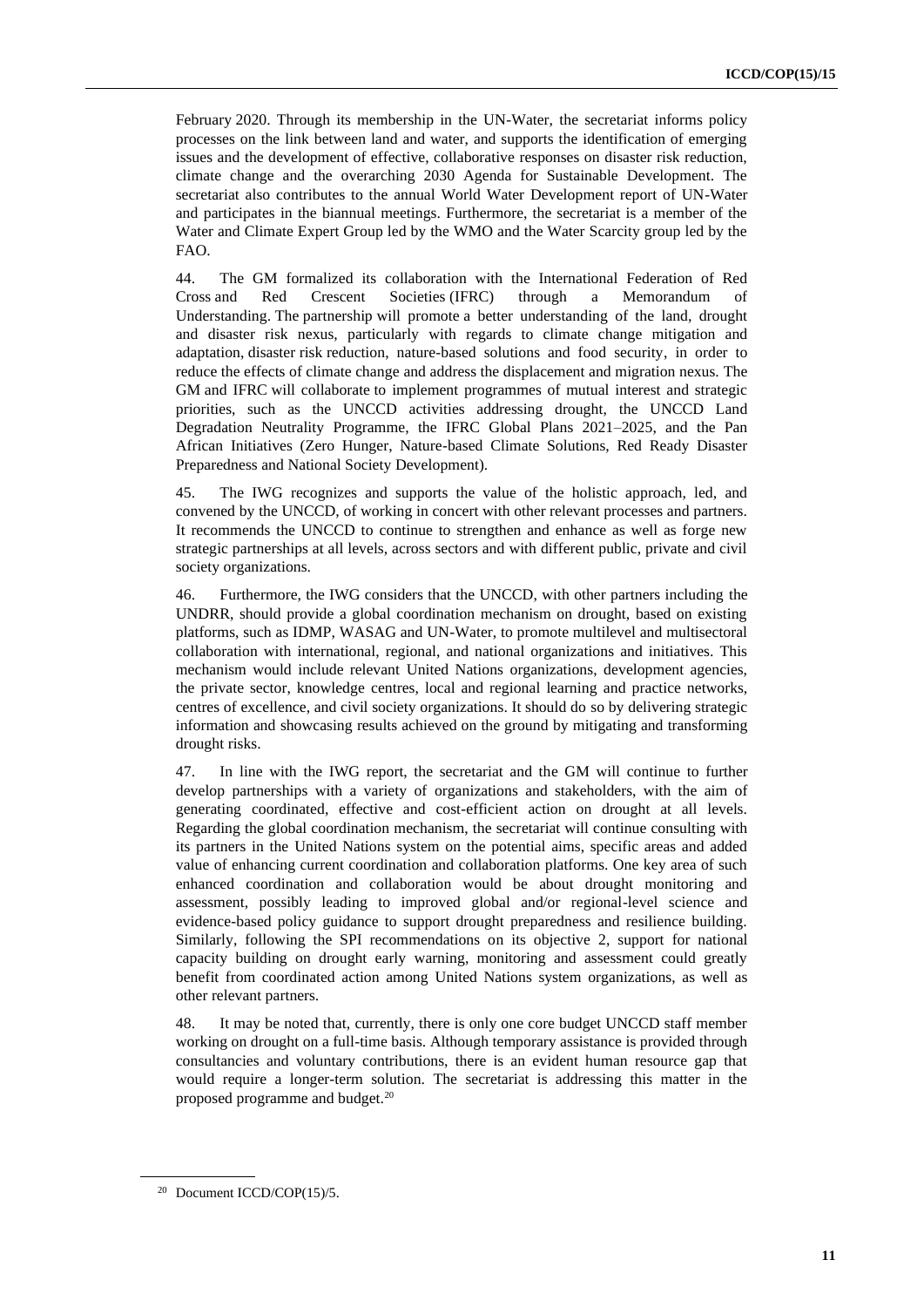#### **VI. Drought finance**

49. One of the four focus areas of the IWG stocktaking and consideration of options relates to resources and incentives for integrated drought management. As background information for the IWG work, the GM developed a technical report identifying potential public and private financing instruments and mechanisms for drought in order to make related information and guidance available to facilitate Parties' access to these instruments. The report explores how countries can fund a proactive approach to drought management and reorient existing funding sources management while tapping into new resources. It defines key barriers to financing drought and provides recommendations on the building blocks of drought finance (infrastructure, disaster risk, climate, environmental and agricultural finance) while outlining key instruments (credit, loans, bonds, microcredit, funds and blended finance). Furthermore, it proposes key steps in preparing National Drought Finance Strategies and how to incorporate these into countries' NDPs.

50. In addition to the above-mentioned report, the GM carried out two additional informal assessments on (1) the feasibility and options for establishing a Global Drought Resilience Fund, including options for scoping out a potential fund structure, and an operating and financing model; and (2) the potential for issuing Sustainable Land Bonds in alignment with land degradation, which could also include financing for drought. The results of these assessments will be available by COP 15.

51. In its recommendations related to drought finance, the IWG calls for additional technical knowledge and support for the development of national capacities and a global assessment process to examine and identify the financing needs and opportunities for drought management activities in relation to those already in existence. It also considers that the secretariat and the GM should take stock, together with relevant multilateral and bilateral partners, of the current processes and funding levels for drought management, with a view to improving and enhancing them. Other relevant global processes such as those on disaster risk reduction, climate change adaptation, financing for development and green recovery should recognize and support this UNCCD process. This could involve the UNCCD convening a global forum to take stock, assess and review effective financing to mitigate the effects of drought.

52. The secretariat and the GM, in collaboration with partners, will continue assessing the financing needs for drought management, and exploring measures to meet those needs.

#### **VII. Conclusions and recommendations**

**53. While the ongoing pandemic has exacerbated the impacts of drought on vulnerable communities, economies and ecosystems, climate change and various human decisions and activities and the changes in land and water management have altered the drought conditions. Policies to promote economic and urban development in water-scarce areas may exacerbate the drought situation. In extreme cases, droughts can also contribute to displacement, conflict and ecosystem decline, especially in areas where increasing temperatures are extending drought conditions.**

**54. The need is growing for targeted policies, effective collaboration and increased investments on drought preparedness, response, and recovery measures with a particular focus on developing countries that have been hit by drought in the last few years. Governments and international agencies are prepared to respond to the post-COVID-19 period in a manner that leaves no one behind while building forward better for a more drought-resilient society and ecosystems. These will require, inter alia, rigorous actionable and concrete measures that enhance drought monitoring and early warning systems, and reduce the impacts and vulnerabilities of economies, communities and ecosystems.** 

**55. The positive experience and enhanced collaboration of the UNCCD, United Nations agencies and other relevant stakeholders within the framework of the Drought Initiative is an encouraging development. At the national level, it has**